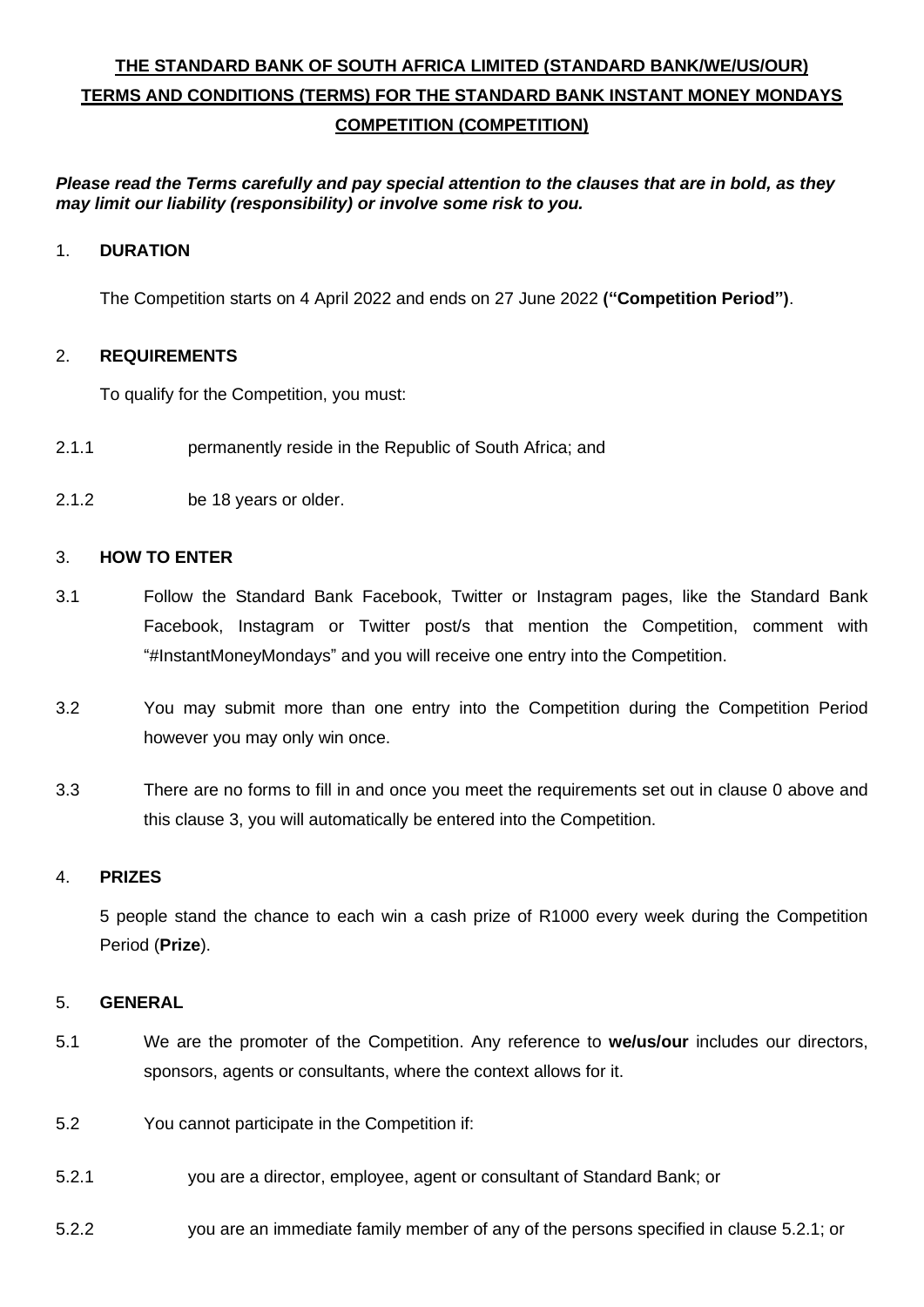- 5.2.3 you are a supplier of any goods or services under the Competition.
- 5.3 These Terms are governed by the Consumer Protection Act 68 of 2008.
- 5.4 These Terms apply to the Competition and all information relating to the Competition (including any promotional or advertising material that is published).
- 5.5 By entering the Competition, you are bound by these Terms.
- 5.6 *We reserve the right to amend these Terms.*
- 5.7 *We must process your personal information to validate your entry and if you are a Prize winner, to make the Prize available to you. By entering the Competition, you consent to us processing your personal information for this purpose. If you do not consent, please do not enter the Competition.*
- 5.8 We will choose Prize winners through lucky draws conducted by our risk governance department every Monday during the Competition Period at 30 Baker Street, Rosebank, 2196. The first 5 valid entries drawn will win the Prize.
- 5.9 We will notify the Prize winner within 7 days after the draw.
- 5.10 Once the Prize winner accepts the Prize, the Prize in the form of Instant Money vouchers will be delivered to the Prize winner by SMS.
- 5.11 *We may declare the Prize forfeited (lost) and we may choose a new Prize winner, if:*
- 5.11.1 *a Prize winner's entry is not valid.*
- 5.11.2 *a Prize winner has breached these Terms.*
- 5.11.3 *a Prize winner cannot be contacted or does not accept the Prize within 3 days from the date that the Prize winner was contacted about the Prize.*
- 5.11.4 *a Prize winner gives up the Prize or we determine that the Prize winner has given up the Prize.*
- 5.12 If there is a dispute in respect of these Terms or the Competition, our decision is final and binding.
- 5.13 If the Prize winner agrees to it, we may publish their name and/or photo in any internal or external advertising or promotional material for 12 months from the date on which the Prize winner accepts the Prize. We will determine the nature and distribution of these materials. If a